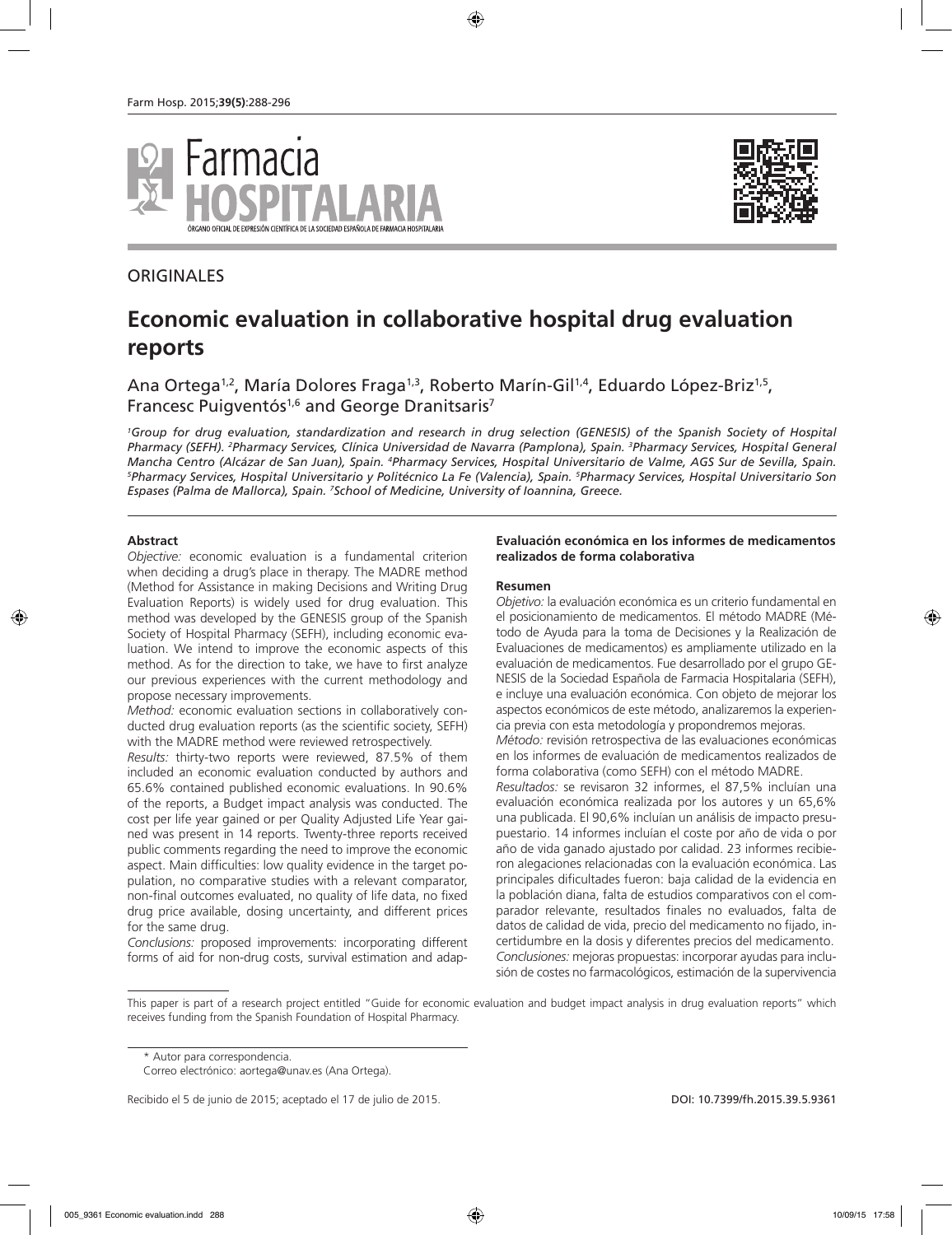ting published economic evaluations; establishing criteria for drug price selection, decision-making in conditions of uncertainty and poor quality evidence, dose calculation and cost-effectiveness thresholds depending on different situations.

#### **KEYWORDS**

Pharmacy service; Hospital; Pharmacy and therapeutics committee; Cost effectiveness analysis; Budget Impact analysis; Economic evaluation

Farm Hosp. 2015;**39(5)**:288-296

# **Contribution to scientific literature**

GENESIS group of Spanish Society of Hospital Pharmacy works collaboratively in drug evaluation since 2005 using its MADRE method. This paper provides a review of economic aspects of 32 one-drug evaluation reports done collaboratively.

Some improvements can be proposed to facilitate drug economic evaluation in MADRE program, e.g. establishing criteria for drug price selection, decision making under uncertainty or cost-effectiveness thresholds in different situations.

### **Introduction**

Drug evaluation and selection is one of the key tools for establishing drug policy in hospitals. New drugs are evaluated by Pharmaceutical and Therapeutic committees in order to decide their possible inclusion in the formulary and the criteria for their use. This activity has been widely developed in Spain<sup>1</sup> and in other countries as well<sup>2</sup>. Since the start of this activity, hospital pharmacists have been the leaders and they are the main writers of the drug evaluation reports used to support the decisions made by the Pharmacy and Therapeutics Committees.

Approximately 10 years ago in Spain, there was no centralized state initiative for drug selection so a horizontal collaborative system for drug evaluation was initiated. This system was conducted with the voluntary participation of hospital pharmacists throughout Spain. The GENESIS group (**G**rupo de **E**valuación de **N**ovedades, **Es**tandarización e **I**nvestigación en **S**elección de Medicamentos, meaning group for drug evaluation, standardization and research in drug selection) was then created within the Spanish Society of Hospital Pharmacy (SEFH). The group was made up of pharmacists who were widely experienced in drug evaluation.

The GENESIS-SEFH group established a method for drug evaluation reports called the MADRE method (**M**étodo de **A**yuda para la toma de **D**ecisiones y la **R**ealización de **E**valuaciones de medicamentos, meaning method for assistance in making decisions and writing drug evaluation reports)<sup>3</sup>. The first version was published in 20054 . A study conducted in 2006-2007 showed that MADRE was the reference method used in Spanish hosy adaptación de evaluaciones económicas publicadas; establecer criterios para: selección de precios, toma de decisiones en condiciones de incertidumbre o evidencia pobre, cálculo de dosis y umbrales de coste-efectividad en diferentes situaciones.

#### **PALABRAS CLAVE**

Servicio de farmacia de hospital; Comisión de farmacia y terapéutica; Análisis coste-efectividad; Análisis de impacto presupuestario; Evaluación económica

Farm Hosp. 2015;**39(5)**:288-296

pitals for this purpose<sup>5</sup> and in subsequent years, it was also adopted by drug evaluation groups from different health services and regions  $6-11$ . At the end of 2012, a new version of the MADRE program was published 3 . Aspects such as disease description, data extraction in survival analysis, indirect comparisons, therapeutically equivalent alternatives and certain aspects of economic evaluation and budget impact were improved.

In 2013, a national committee was created for writing drug therapeutic positioning reports, called IPTs<sup>12</sup>; autonomic representatives and members of the Drug Spanish Agency and of the Ministry of Health participated. IPTs could be a reference or the main reference for evaluation committees at different levels<sup>13</sup>. However, up to now, economic evaluation has not been included in these IPTs. Therefore, GENESIS reports continue to be important documents for drug evaluation committees in hospitals, and on health services and autonomic levels.

The main instrument for the diffusion of MADRE and drug evaluation reports is the GENESIS-SEFH webpage (http://gruposdetrabajo.sefh.es/genesis/). This diffusion has contributed to the standardization and quality improvement of hospital drug evaluation reports. However, different analyses showed that there was some need for improvement<sup>5,14</sup>; their results helped to improve the method in the 2012 version. In one study<sup>5</sup> 1,805 drug evaluation reports conducted in 175 hospitals were reviewed. The findings showed different concluding decisions despite the fact that all the reports used the similar methodology. It was also observed that different evaluations carried out on the same drug and indication were conducted simultaneously, reflecting inefficient repetition of the same work.

Due to the aforementioned facts, the GENESIS-SEFH group decided to work collaboratively on reference drug evaluation reports which would be useful for the entire country. In 2010, the new collaborative process was initiated; different reviewers from different hospitals now work together on the evaluations. Firstly, an author writes the report which is reviewed by a tutor as well as by the members of the GENESIS coordinating group. This report is made available to the public and emailed to pharmaceutical companies and related scientific societies for allegation and comments. The comments are answered by the tutor. Both the accepted and rejected comments are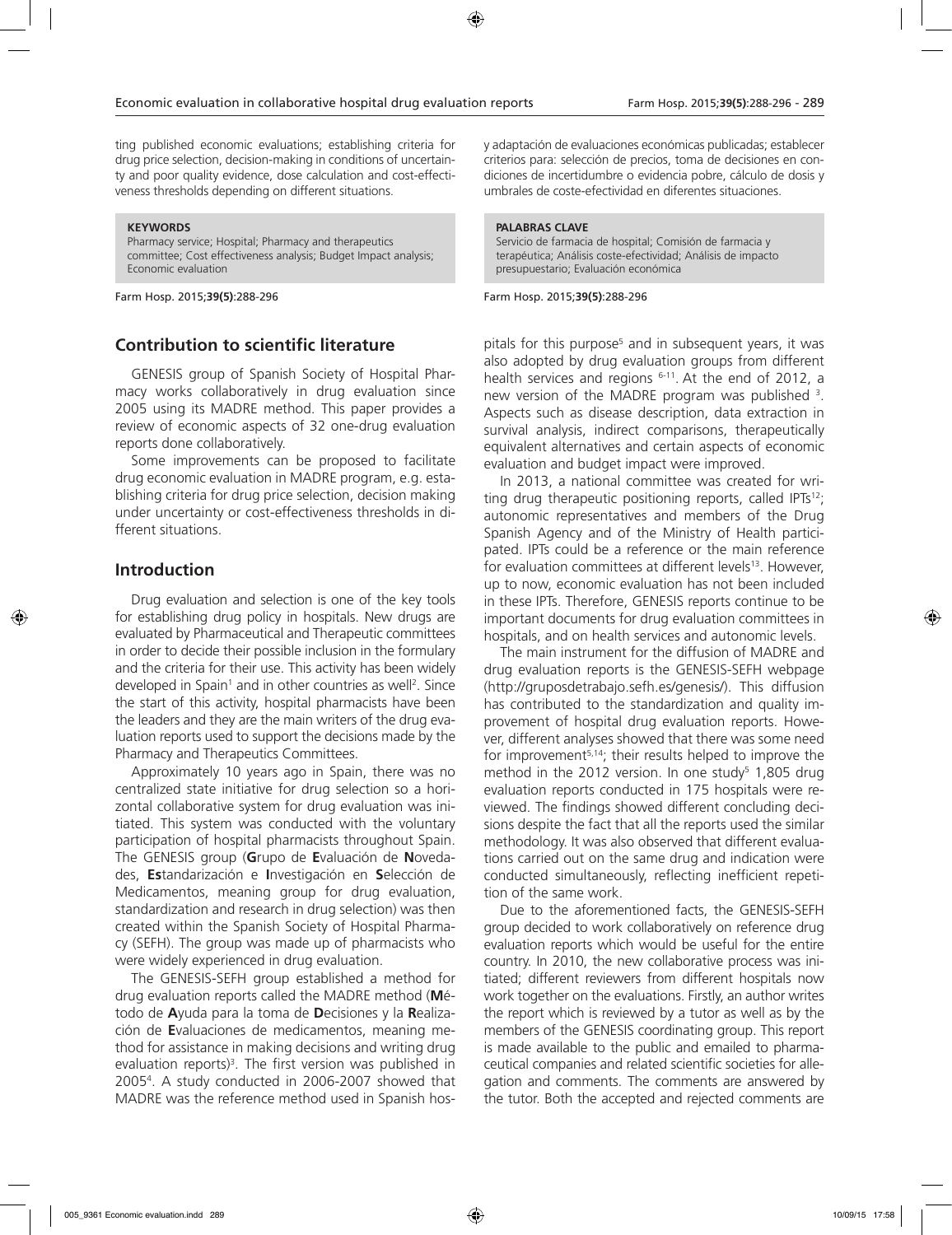included in the final published version of the report. This final version also includes the positioning of GENESIS-SE-FH, the group which represents the scientific society.

As part of this dynamic and continuous improvement process, the GENESIS group has now placed great importance on the economic evaluation aspect. It is a key issue when deciding a drug's place in therapy. Even though economic evaluations have undergone improvements throughout time, the need to include more explanations as well as tips and tools for improving the economic content of these drug evaluation reports has been recognized. With the objective of focusing in on these necessary improvements, we have decided to review and analyze the economic content of every drug evaluation report already made in a collaborative manner so as to identify the principal difficulties and to make adequate improvement proposals.

# **Methods**

Every drug evaluation report carried out with the use of the GENESIS collaborative method and then published on the web page before February 2015 was reviewed.

Reports in which more than one drug was evaluated were excluded in order to avoid the difficulty of evaluating the report with different conclusions or methods for each evaluated drug and to avoid double counting of common parts. In addition, the MADRE method was originally designed to evaluate one drug per report, in spite of the fact that it can be used for evaluating various drugs simultaneously. In any case, this exclusion was not going to significantly alter the results because the multiple drug evaluations were only a small percentage of all the reports.

Data were extracted to an Excel page for analysis. Extracted variables were:

- − Descriptive: drug name, evaluated indication and date of publication on the web.
- − Variables related with sections included in the report: Whether or not all sections were included and which were missing. The MADRE method includes 9 sections: 1. Drug identification and authors, 2. Applications and evaluation process, 3. Descriptive area: medicine and health problem, 4. Pharmacological area, 5. Efficacy evaluation, 6. Safety assessment, 7. Economic evaluation, 8. Convenience, 9. Conclusions, 10. References. Each section includes different subsections.
- − Variables related to the economic evaluation section of the evaluation report:
- Whether or not all the MADRE economic evaluation sub-sections were included, the ones that were missing, and the ones that were not considered to be applicable to the study. These sub-sections are: 1. Cost and incremental costs, 2. Published economic evaluations, 3. Economic evaluation carried out by the author of the report (cost-effectiveness analysis), 4. Budget impact at a hospital level, 5. Budget impact at a primary care level, 6. Budget impact at a region/country level.
- Whether or not other non-drug costs were included; if so, identification of considered costs.
- Whether or not a cost-effectiveness analysis was carried out by the author; which main effectiveness measure was used; from where it had been obtained; and whether or not a subgroup analysis was conducted. The numeric result of the cost-effectiveness analysis, its confidence interval and units. In addition, whether or not a sensitivity analysis was conducted.
- Whether or not a published cost-effectiveness analysis was reported, who the author was, and what the results were.
- Whether or not the economic evaluation was considered when positioning the drug, and what the positioning was.
- Whether or not there was a proposed price for the new drug based on the economic evaluation. When the drug price had not yet been set in Spain, some reports included a cost-effective price proposal.
- Whether or not public comments regarding the economic evaluation part were received, who made them, what aspects did they make reference to, and whether or not the comments were accepted.
- Finally, the reviewer collected the main problems found in the economic section of the reports because they were patent in the report or because they were commented on in the report elaboration process.

# **Results**

By February 2015, 36 drug evaluation reports conducted by hospital pharmacists following the collaborative method were available on the GENESIS web page. Four were excluded from the analysis because they evaluated more than one drug: one evaluated oral anticoagulant agents, another bendamustine and rituximab, the third one evaluated bosutinib and ponatinib, and the fourth one evaluated ipilimumab and vemurafenib. Therefore, 32 drug evaluation reports were included in the analysis. Of these, four were in a draft phase; therefore, public comments had not been included yet. In four reports, off-label indications were evaluated.

The drugs and indications evaluated are shown in Table 1. Three reports were published in 2015, eleven in 2014, three in 2013, eight in 2012, four in 2011, and three in 2010. All parts of the MADRE method were included in each report.

With reference to economic evaluation **sections:**

- − Drug costs and incremental costs vs. comparator were included in each report.
- − An economic evaluation was conducted by the authors in 87.5% of the reports; theses were cost-effectiveness analyses in 24 cases and cost-minimization analyses in 4 cases. Of the four remaining reports, two failed to include a section dedicated to economic evaluation, while the third case included a comment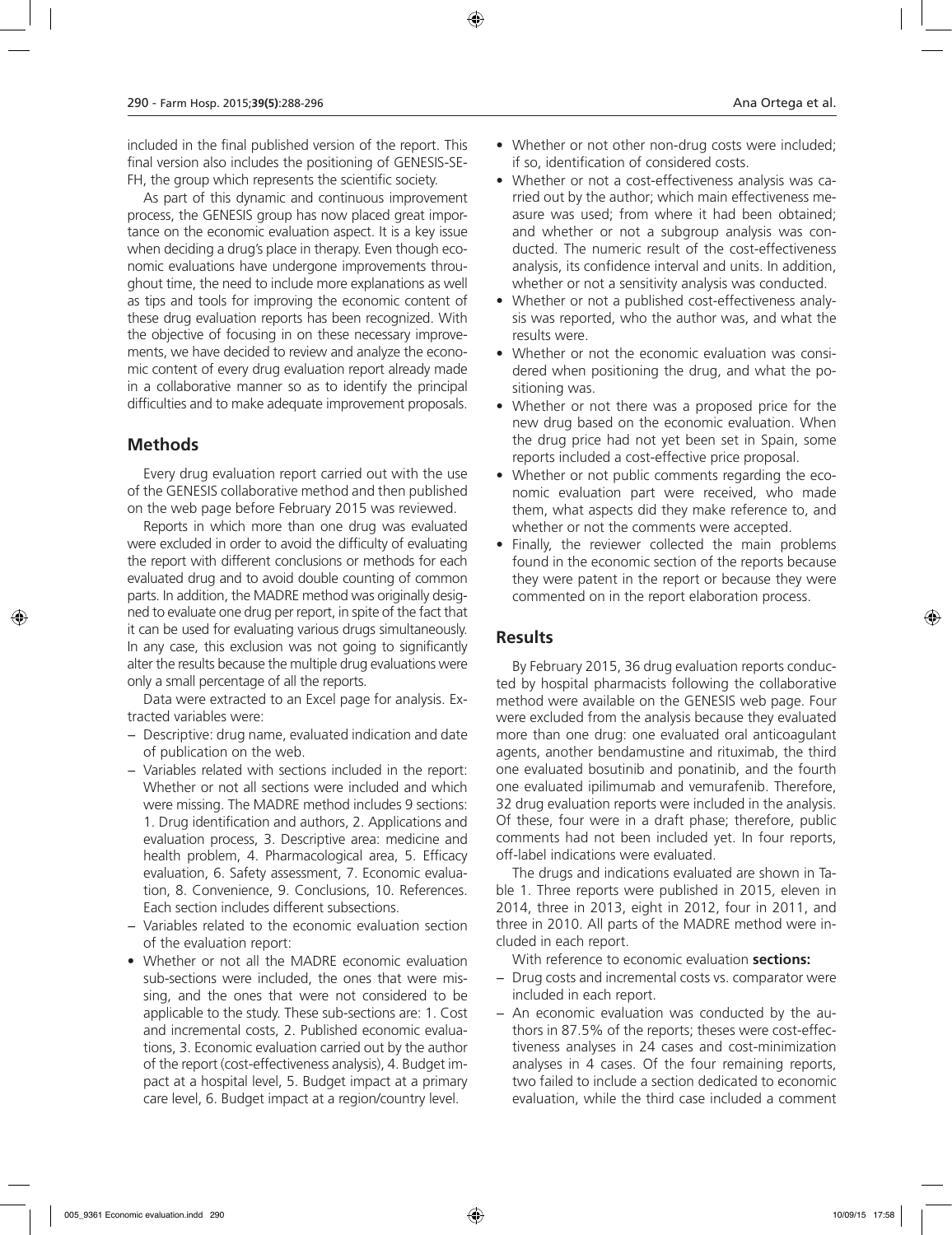| Drug                  | Indication                                                                                 |
|-----------------------|--------------------------------------------------------------------------------------------|
| Abiraterone           | Naïve castration resistant metastatic prostate cancer                                      |
| Adalimumab            | Juvenile Idiopathic Arthritis (JIA), uveitis associated to JIA (OL)                        |
| Aflibercept           | Metastatic colorectal cancer                                                               |
| Bedaquiline           | Multi-resistant pulmonary tuberculosis                                                     |
| Belatacept            | Prophylaxis in kidney transplant                                                           |
| Bevacizumab           | Age related macular degeneration (OL)                                                      |
| Brentuximab           | Relapsing CD30+ Hodgkin Lymphoma and anaplastic large-cell lymphoma                        |
| Cabazitaxel           | Metastatic prostate cancer                                                                 |
| Ceftaroline           | Community acquired pneumonia, skin and soft tissue infection                               |
|                       | Autologous human chondrocytes Repair of cartilage defects of the knee                      |
| Crizotinib            | Non-small cell lung cancer                                                                 |
| Dabigatran            | Atrial fibrillation                                                                        |
| Eribulin              | Locally advanced or metastatic breast cancer                                               |
| Everolimus            | Pediatric sub-ependymal Giant Cell Astrocytoma                                             |
| Fidaxomicin           | Clostridium difficile infection                                                            |
| Fingolimod            | Remittent recurrent multiple sclerosis                                                     |
| Ipilimumab            | First line of unresectable or metastatic melanoma                                          |
| Ivacaftor             | Cystic fibrosis in patients > 6 years old and with G551D mutation in gen CFTR              |
| Nab-paclitaxel        | Pancreatic cancer                                                                          |
| Pazopanib             | Advanced renal cell cancer                                                                 |
| Pertuzumab            | Unresectable locally recurrent or metastatic breast cancer                                 |
| Plerixafor            | Hematopoietic stem-cell mobilization in patients < 18 years old (OL)                       |
| Prasugrel             | Antithrombotic prophylaxis in Acute Coronary Syndrome (ACS) with percutaneous intervention |
| Raltegravir           | HIV in naïve adults                                                                        |
| Regorafenib           | Gastrointestinal stromal tumor                                                             |
| Romiplostim           | Idiopathic thrombocytopenic purpura in patients <18 years old (OL)                         |
| Sofosbuvir            | Hepatitis C                                                                                |
| Sunitinib             | Neuroendocrine pancreatic tumor                                                            |
| Ticagrelor            | <b>ACS</b>                                                                                 |
| Tolvaptan             | Inadequate secretion of antidiuretic hormone                                               |
| Trastuzumab emtansine | Locally advanced or metastatic her2+ breast cancer                                         |
| Vedolizumab           | Crohn's disease                                                                            |
| $OL = Off-label.$     |                                                                                            |

### **Table 1.** *Evaluated drugs and indications*

saying that said type of evaluation was not applicable, and the fourth report included a budget impact analysis.

- − In 65.6% of the evaluations, a published economic evaluation was available and commented on in the report. In all but two of the reports, the published economic evaluation section was included (either including information from the publication or indicating that a search had been conducted but no published economic evaluation had been found).
- − In 90.6% of the reports, some type of budget impact was included. Hospital impact was included in 43.7% of the cases, primary care impact in 6.2%, and national impact in 71.9% of the cases.

With regard to **costs**, the drug costs were always included. Non-drug costs were only included on five occasions. In one case, these costs corresponded to surgery, arthroscopy and rehabilitation; other cases involved International Normalized Ratio (INR) test, febrile neutropenia, adverse effects and intravenous administration of drugs, and day care hospitalization. In other reports, some costs were identified but not quantified. In one additional report, a sensitivity analysis was conducted, including failure and hospitalization costs.

In relation to the **cost-effectiveness** analysis conducted by the author of the drug evaluation report, this was included in 24 reports, accounting for 75% of the evaluated drugs. Three reports did not include this section;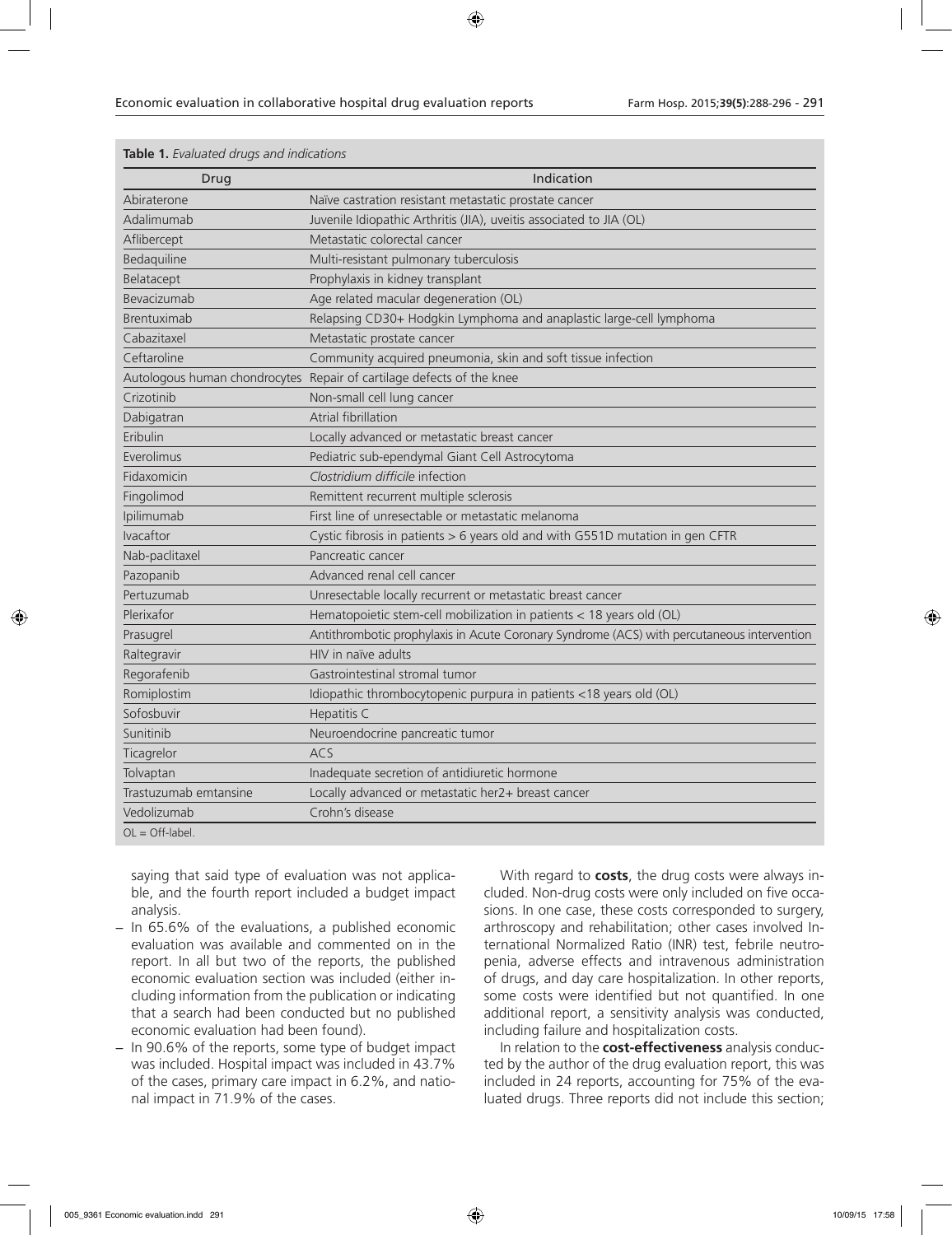| <b>TODIC 4.</b> LITCCOVCHCSS anno ascami cost chiccovchcss analyses conducted by the additions of analy cyaluddion reports |                   |                              |  |  |
|----------------------------------------------------------------------------------------------------------------------------|-------------------|------------------------------|--|--|
| Effectiveness unit                                                                                                         | Number of reports | Percentage of the 32 reports |  |  |
| Percentage of patients with clinical event*                                                                                |                   | 34.4                         |  |  |
| Median overall survival                                                                                                    |                   | 25                           |  |  |
| Median progression free survival                                                                                           |                   | 9.4                          |  |  |
| Quality adjusted life year (QALY)                                                                                          | $7**$             | 6.2                          |  |  |

**Table 2.** *Effectiveness units used in cost-effectiveness analyses conducted by the authors of drug evaluation reports*

\*Clinical event varies between reports, it can be: patients with a specific reduction in tumor size, with normal natremia at 30 days, with recurrence, cured, with response, without stroke, with remission, alive, with adequate cell count.

\*\*In 4 additional reports cost/QALY was calculated but it was not identified as the main analysis.

one included a budget impact analysis in this section, and in 4 reports (15.6%), since no difference was found between treatments with regard to health effects, a cost minimization analysis was conducted. In Table 2, the effectiveness units used are shown. Health results were obtained from clinical trials except on two occasions. On one occasion, QALYs were obtained from another study, and in the other case, they were obtained from clinical trials with some assumptions.

Subgroup analysis was performed in 9 (28.1%) evaluations.

With regard to the mean cost-effectiveness ratio, in the 14 reports that calculated the cost per life year gained or per quality adjusted life year gained, this ratio was 108,088€. This ratio was less than 30,000 € on just one occasion; in five drugs, the ratio was approximately 50,000-60,000€, in one case between 70,000 and 80,000, and in 7 cases, it was more than 100,000€.

A **sensitivity analysis** was conducted in every report that included a cost-effectiveness analysis except in two cases. However, most of the time the analysis was not identified as a sensitivity analysis and it was a one-way sensitivity analysis. Variables analyzed in sensitivity analyses are listed in Table 3.

National **Budget impact** was present in 24 reports. Its methodology and uncertainty estimation differed between reports. Mean national impact was approximately 71 million euros with a wide range of variability; the median value was 24 million euros; minimum being 0.1 and maximum being 1,129 million euros. Thirteen reports also included national health impact, with health variables being very diverse; the life years gained were only estimated on 3 occasions.

Twenty-one evaluations included a **published economic evaluation**. This was carried out by the National Institute for Health and Care Excellence (NICE) on nine occasions, by the Scottish Medicines Consortium in 6 cases, by the Canadian Agency for Drugs and Technologies in Health (CADTH) in two reports, and one was made by the Australian Medical Services Advisory Committee (MSAC) while one was made by the World Health Organization (WHO); the rest were papers published by other professionals. Seventeen reports included cost-effectiveness analysis, with cost per QALY as the main result.

Twenty-three reports received **public comments** regarding the economic section, 22 of which were made by pharmaceutical companies. The comments made re-

| Variable                                                                                                                                           | Number of reports that include each<br>variable in the sensitivity analysis |
|----------------------------------------------------------------------------------------------------------------------------------------------------|-----------------------------------------------------------------------------|
| Confidence interval of the main clinical trial result                                                                                              | 12                                                                          |
| Data obtained from a different source                                                                                                              |                                                                             |
| Quality adjusted life years (QALYs)                                                                                                                | 4                                                                           |
| Overall survival at a certain point in time                                                                                                        | 4                                                                           |
| Different treatment durations                                                                                                                      | $\overline{\phantom{0}}$                                                    |
| Different costs                                                                                                                                    | $\overline{2}$                                                              |
| Other outcome variables (patient cured, non-neutropenic, with non-fatal<br>myocardial infarction, with sustained viral response at 12 weeks, etc.) | 5                                                                           |
| Including other costs                                                                                                                              |                                                                             |
| Another comparator                                                                                                                                 |                                                                             |
| Other utility values                                                                                                                               | $\overline{\phantom{0}}$                                                    |
| Other scenarios                                                                                                                                    |                                                                             |

**Table 3.** *Variables used in sensitivity analysis (the effect of multiple variables could be evaluated in one report)*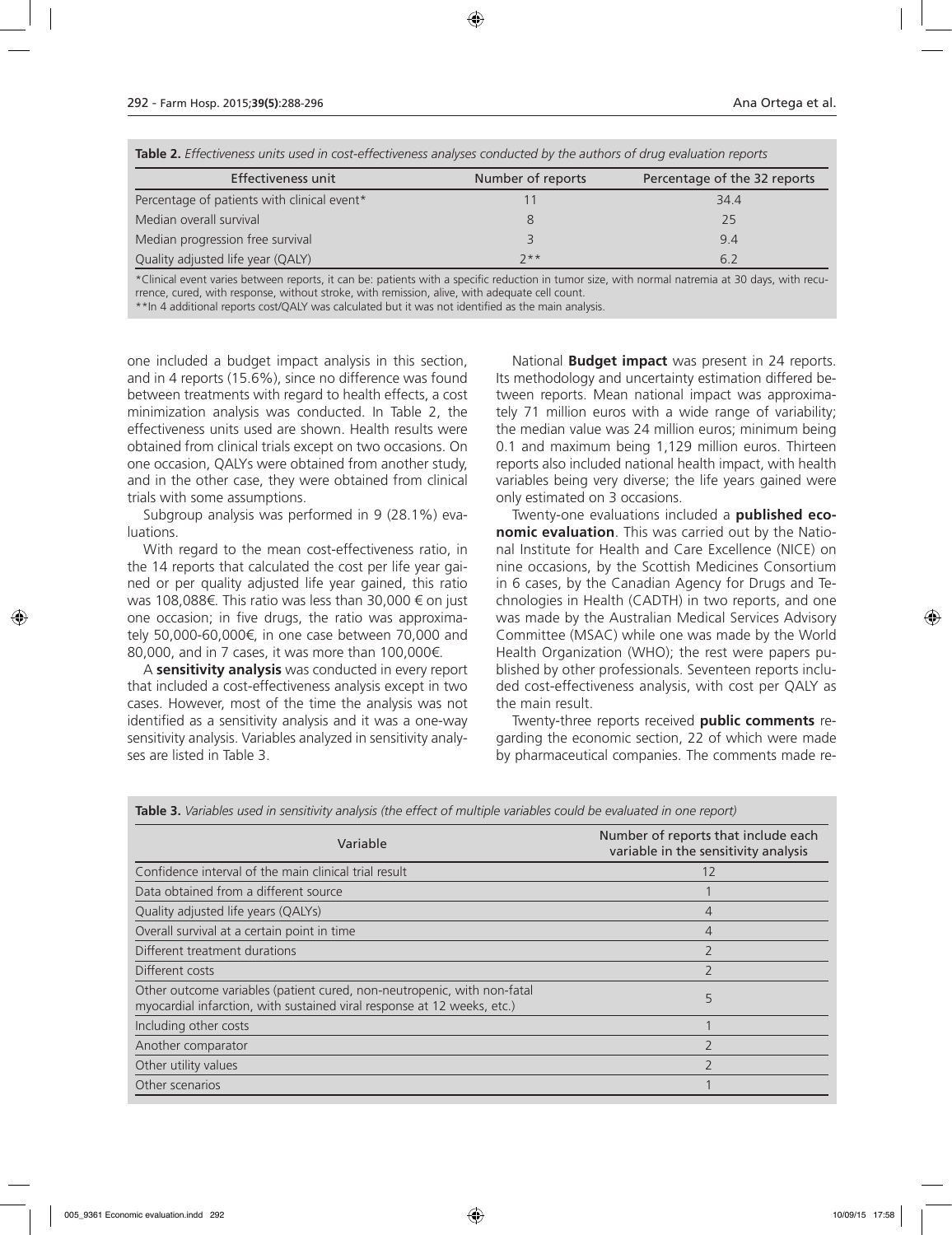ference to costs and incremental costs in 17 evaluations, another 17 referred to cost-effectiveness analysis conducted by the author; on four occasions the comments were related to hospital budget impact, one was concerning budget impact in primary care and 10 regarding national budget impact. One drug evaluation report could have several comments regarding different sections. Main comments are included in Table 4. In three

| Table 4. Comments on the economic section received during the public allegation period            |                   |
|---------------------------------------------------------------------------------------------------|-------------------|
| Content                                                                                           | Number of reports |
| <b>Effectiveness measures</b>                                                                     |                   |
| Just clinical trial results are analyzed                                                          | 1                 |
| Conduct ICER with other variables different from the main variable                                |                   |
| Use the difference in median overall survival even if it is not statistically significant         |                   |
| Use mean survival data instead of median                                                          | 2                 |
| Not to make assumptions in utility values                                                         | 1                 |
| Comparator                                                                                        |                   |
| Use a different comparator                                                                        | 1                 |
| Do not use indirect comparisons                                                                   | 1                 |
| Costs                                                                                             |                   |
| Use a different treatment duration                                                                | 5                 |
| Use just official drug costs (referenced in BOTPlus 2.0)                                          |                   |
| Do not use a drug price that is not yet approved                                                  |                   |
| Do not consider left-over vials                                                                   |                   |
| Consider left-over vials                                                                          |                   |
| Apply drug discounts according to Spanish legislation                                             | 2                 |
| Include other costs                                                                               | 5                 |
| Use PVL instead of PVP                                                                            | 2                 |
| Do not use foreign drug costs                                                                     |                   |
| Establish which patient weight has to be considered when calculating doses                        |                   |
| Use PVL, not real hospital acquisition cost                                                       |                   |
| Do not use DDD if not set by WHO, use doses in OL                                                 |                   |
| For women, use 60-65 kg as dosing weight                                                          |                   |
| Calculation errors                                                                                |                   |
| Price                                                                                             | 2                 |
| Cost calculations                                                                                 | 2                 |
| Accept variability in dosing calculation                                                          | 1                 |
| Cost-effectiveness                                                                                |                   |
| Do not use EoL criteria                                                                           | 1                 |
| Do not use non-definitive NICE results                                                            |                   |
| Include one published economic evaluation                                                         | $\overline{2}$    |
| Do not use NICE criteria                                                                          | 1                 |
| Do not calculate cost per NNT                                                                     | 3                 |
| Include reports from other evaluating bodies (universities, associations, companies)              | $\mathbf{1}$      |
| <b>Budget impact</b>                                                                              |                   |
| Use a different population in BI                                                                  | 4                 |
| Use a different alternative in BI                                                                 | 2                 |
| Consider a partial introduction of the new drug in the BI                                         | $\overline{2}$    |
| Cost for primary care drugs must not be the total drug cost as there is co-payment by the patient | 1                 |

BI = Budget impact, BOT= Spanish drug database that includes official drug prices; DDD = Defined daily dose, EoL = "End of life" criteria; ICER = Incremental cost-effectiveness ratio; NICE = National Institute for Health and Care Excellence; NNT = Number needed to treat; OL= Off-label use, PVL = Company selling price, PVP= Public selling price, OS = Overall survival WHO = World Health Organization.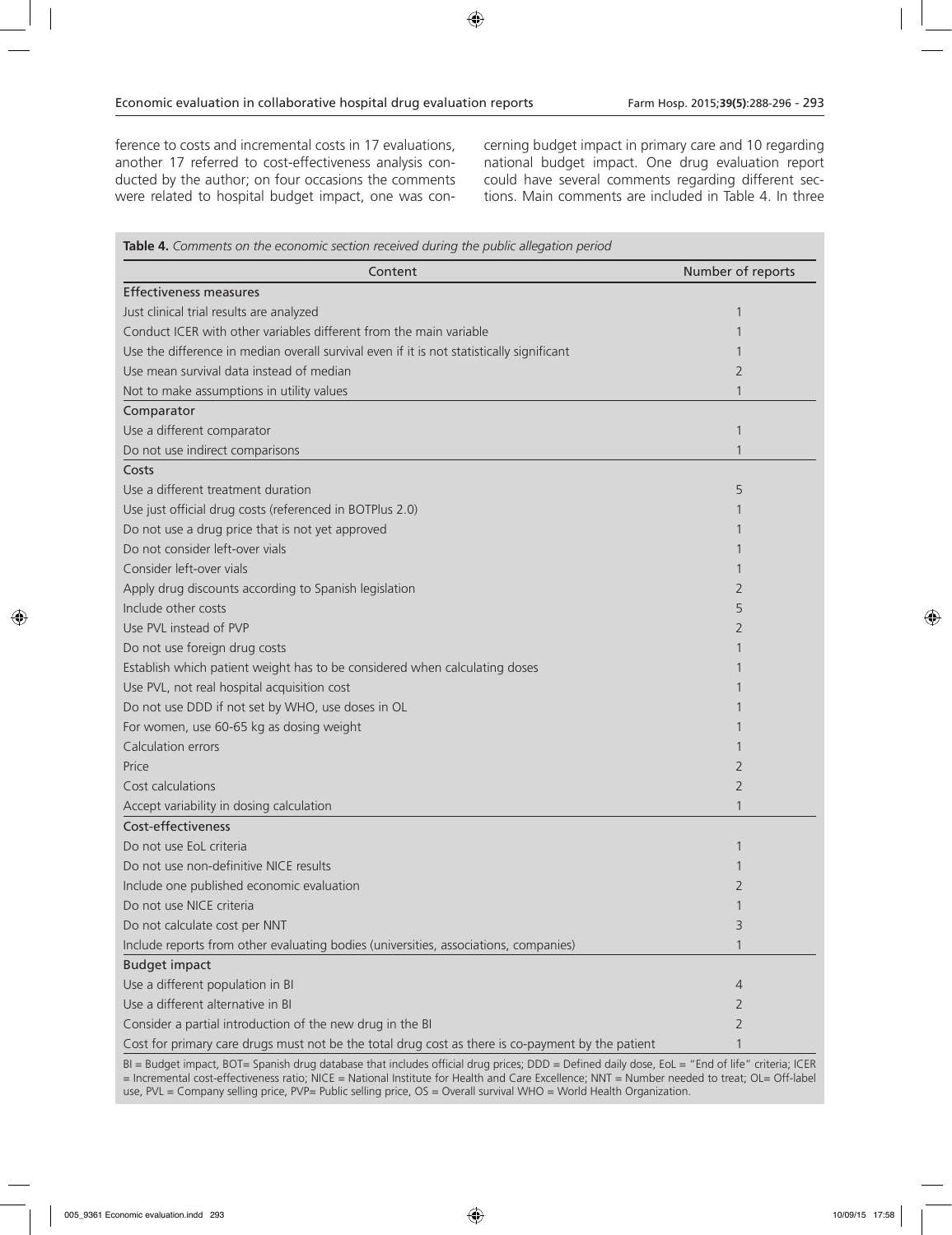reports, no comments were accepted by the authors; in 13 reports, some comments were accepted and in 7 evaluations, every comment was accepted and included in the report.

In every report, except for three evaluations, economic aspects were clearly considered when deciding a drug's place in therapy. In 8 reports, a drug cost was proposed.

At the end of the evaluation, a proposal was included in 31 of the 32 reports. In 5 cases, the recommendation was to not include the drug in the hospital formulary; in four cases the evaluated drug was considered to be a therapeutically equivalent alternative; in one case it was considered as an alternative treatment without considering it as being therapeutically equivalent, and in 19 reports the recommendation was to include the drug with specific criteria for its use. On two occasions the decision was postponed until more data were available.

Problems in economic sections identified by the reviewer are listed in Table 5.

### **Discussion**

Drug evaluation reports are now more comprehensive than those published before 2010. Before this date, some sections were not included and the content was quite simple14.

When drugs are evaluated, no published economic evaluation is available in approximately 35% of the cases. It is necessary to conduct an economic evaluation, not only because it is absent, but also because it is frequently difficult to adapt a published economic evaluation due to problems in evaluating its quality and the lack of access to some data. In this study, an economic evaluation was conducted by the authors in 87% of the reports, a higher percentage than in drug evaluations conducted between 2004 and 200714. A similar trend was observed with the budget impact analysis.

The main difficulties faced when conducting economic evaluations in these reports include the lack of: qua-

| Problem                                                                                                                                              | Number of<br>reports |
|------------------------------------------------------------------------------------------------------------------------------------------------------|----------------------|
| Comparator issues                                                                                                                                    |                      |
| Lack of comparative studies vs. the preferred alternative, and indirect comparison is not possible                                                   | 6                    |
| Lack of comparative studies vs. the preferred alternative, and indirect comparison is not statistically significant                                  | 2                    |
| Lack of comparison with active alternatives                                                                                                          | 7                    |
| Health outcome issues                                                                                                                                |                      |
| Final outcome results not available                                                                                                                  | 5                    |
| No long-term overall survival data                                                                                                                   | 11                   |
| Insufficient efficacy evidence, benefit-risk balance unknown                                                                                         | 3                    |
| No subgroup evidence                                                                                                                                 | 3                    |
| Deficiencies in clinical trials                                                                                                                      |                      |
| No overall survival results                                                                                                                          | 6                    |
| No utility values                                                                                                                                    | 4                    |
| Various outcome variables, differences in the main variable are not statistically significant; however, there are<br>differences in other variables. | 3                    |
| No long-term safety data                                                                                                                             | 3                    |
| Evidence from non-inferiority studies                                                                                                                |                      |
| Combined main outcome variable                                                                                                                       |                      |
| Target population different from that included in trials                                                                                             |                      |
| No definitive evidence in target subgroup                                                                                                            |                      |
| Costs                                                                                                                                                |                      |
| No drug price available                                                                                                                              | 10                   |
| Drug dose or duration not clearly defined                                                                                                            | 6                    |
| Important costs are missing                                                                                                                          |                      |
| Reimbursed vs. official price                                                                                                                        |                      |
| <b>Cost-effectiveness</b>                                                                                                                            |                      |
| Calculate ICER when adding one drug to standard treatment                                                                                            |                      |
| No published economic evaluations available                                                                                                          | 3                    |
| ICER = Incremental cost-effectiveness ratio.                                                                                                         |                      |

**Table 5.** *Main problems identified in economic evaluations*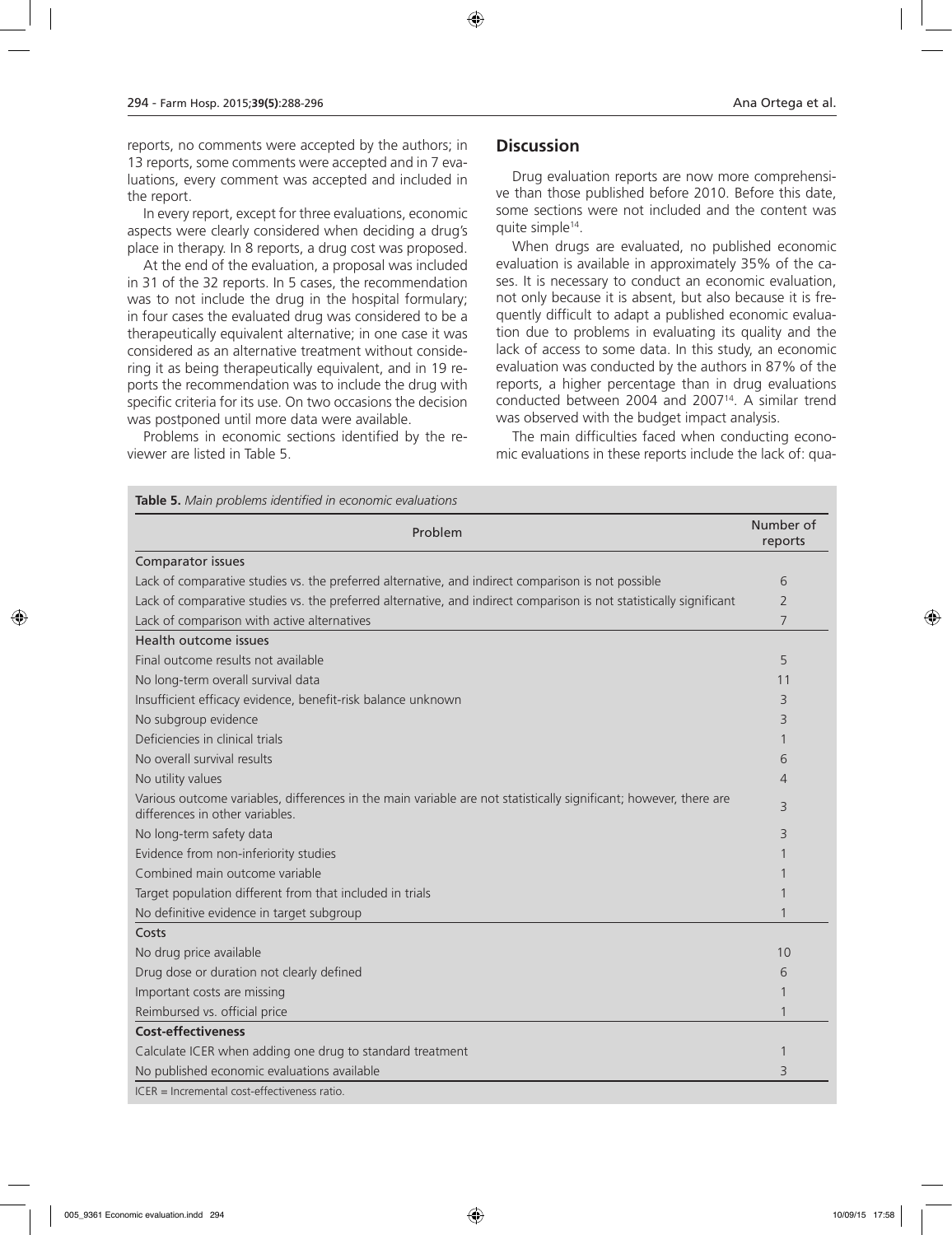lity data in target population, comparative evidence with alternative drugs being used in clinical practice, long term results, quality of life data, drug price, and clear dosing strategy. Another difficulty concerns the availability of various drug prices

The lack of a drug price was partially managed in the new MADRE version, including recommendations for maximum drug price proposal calculation so as to make a drug cost-effective. This method is based on the estimation of the incremental QALYs obtained with one drug vs. an alternative one, and multiplying it by the threshold willingness to pay per QALY gained most frequently used in Spain, although it is not an official number.

The quality of the economic sections has increased; however, there is still room for more improvement. The following important ideas should be kept in mind:

- 1. To include other costs in addition to the drug costs. To make it easier, a table with the most frequently used costs can be included in the MADRE program. For example, in oncology, the cost of one hospitalization day, one hour cost in day care, cost of a neutropenic episode, of a neutropenic infection, and so on. In cardiology, the cost of a myocardial infarction, in hepatology the cost of a liver transplant, etc.
- 2. To include helpful tips on calculating survival means from survival curves, to facilitate the use of cost/LYG or cost/QALY gained, which is the only measure that permits comparisons between different pathologies and decreases subjectivity in cost-effectiveness classification, even with its limitations.
- 3. To include helpful tips for performing sensitivity analysis and for interpreting it, as well as tips for incorporating this uncertainty in the decision-making process. It could be interesting to give some examples of variables frequently tested in sensitivity analyses.
- 4. To include instructions regarding how to transfer QALY published data to our context.
- 5. To identify the main analysis from the analyses conducted as part of the sensitivity analysis in every report.
- 6. To fix criteria when it is possible to conduct a cost-minimization analysis instead of a cost-effectiveness analysis, considering statistical and clinical differences between treatments.
- 7. To establish criteria for selecting prices for calculations (official price for the hospital, price for the patient, reimbursed price, real hospital acquisition price, price as a foreign drug, etc.), if different criteria are necessary for ambulatory care drugs and hospital drugs, consideration of vial left-overs, etc. Uniformity in calculations is necessary for fair budget distribution.
- 8. To give recommendations regarding how to handle the lack of comparative studies when indirect comparisons are not possible.
- 9. To propose methodology for drug evaluations with poor or nonexistent evidence.
- 10. To establish procedures when final variables, such as survival, cannot be estimated.
- 11. To set criteria for dosing calculations according to weight, body surface area, etc. as well as the duration of therapy.
- 12. To establish recommendations for efficiency criteria in specific situations, such as orphan drugs, *end of life*, etc.
- 13. To give recommendations regarding a gradual introduction of the new drug when calculating budget impact.
- 14. To establish criteria for subgroup analysis.
- 15. To propose a cost-effectiveness threshold, even if it is not official, in order to base all the recommendations on the same criterion.
- 16. To explicitly show criteria for decision making.

In conclusion, reviewing the economic sections of the drug evaluation reports conducted by Spanish hospital pharmacists in a collaborative manner has helped to identify the main difficulties that arise when conducting this part of the reports. This review has also led to the proposal of at least 16 improvements for facilitating and increasing the quality of the economic evaluation section in the drug evaluation reports.

# **Conflict of interest**

No author has any conflict of interest related with the content of this manuscript.

# **References**

- 1. Puigventós F, Santos-Ramos B, Ortega A, Durán-García E. Structure and procedures of the pharmacy and therapeutic committees in Spanish hospitals. Pharm World Sci. 2010; 32: 767-75.
- 2. Durán-García E, Santos-Ramos B, Puigventos F, Ortega A. Literature review on the structure and operation of Pharmacy and Therapeutics Committees. Int J Clin Pharm. 2011; 33:475-83.
- 3. Marín R, Puigventós F, Fraga MD, Ortega A, López-Briz E, Arocas V, Santos B. Grupo de Evaluación de Novedades y Estandarización e Investigación en Selección de Medicamentos (GENESIS) de la Sociedad Española de Farmacia Hospitalaria (SEFH). Método de Ayuda para la toma de Decisiones y la Realización de Evaluaciones de medicamentos (MADRE). Version 4.0. Madrid: SEFH (ed.), 2013. ISBN: 978-84-695-7629-8. [Cited 10-03-2015]. Available in http:// gruposdetrabajo.sefh.es/genesis/genesis/basesmetodologicas/ programamadre/index.html.
- 4. Grupo de trabajo GENESIS de la SEFH. Programa MADRE, Manual de procedimientos. Versión.3.0, Sep 2005. [Cited 10-03-2015] Available in: http://gruposdetrabajo.sefh.es/genesis/genesis/ Documents/A\_MADRE\_MANUAL\_3\_0\_COMPLETO\_sinimag. pdf.
- 5. Puigventós Latorre F, Santos-Ramos B, Ortega Eslava A, Durán-García ME, en representación de GENESIS de la SEFH. Variabilidad en la actividad y los resultados de la evaluación de nuevos medicamentos por las comisiones de farmacia y terapéutica de los hospitales en España. Farm Hosp. 2011; 35:304-14.